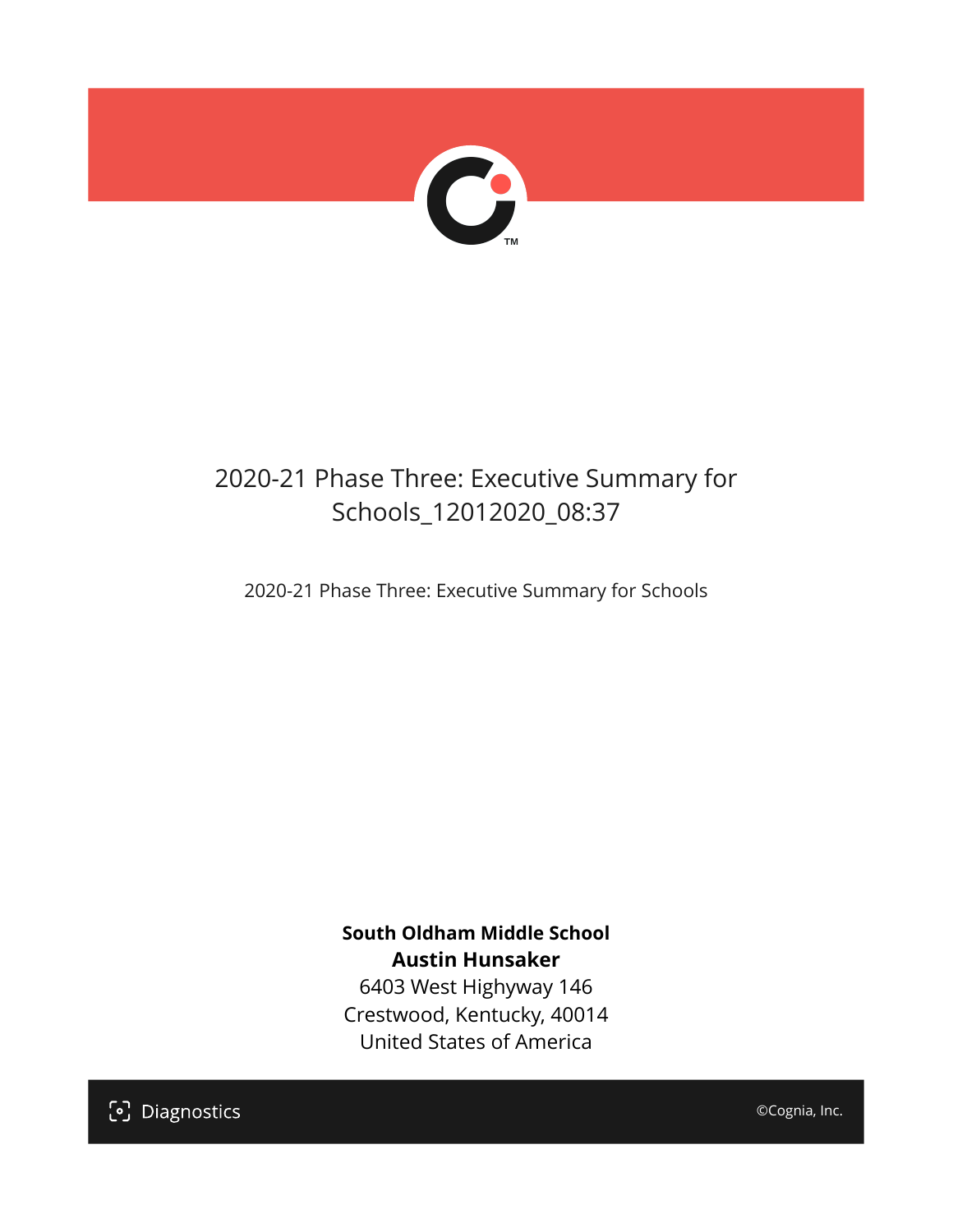## **Table of Contents**

[3](#page-2-0) [2020-21 Phase Three: Executive Summary for Schools](#page-2-0)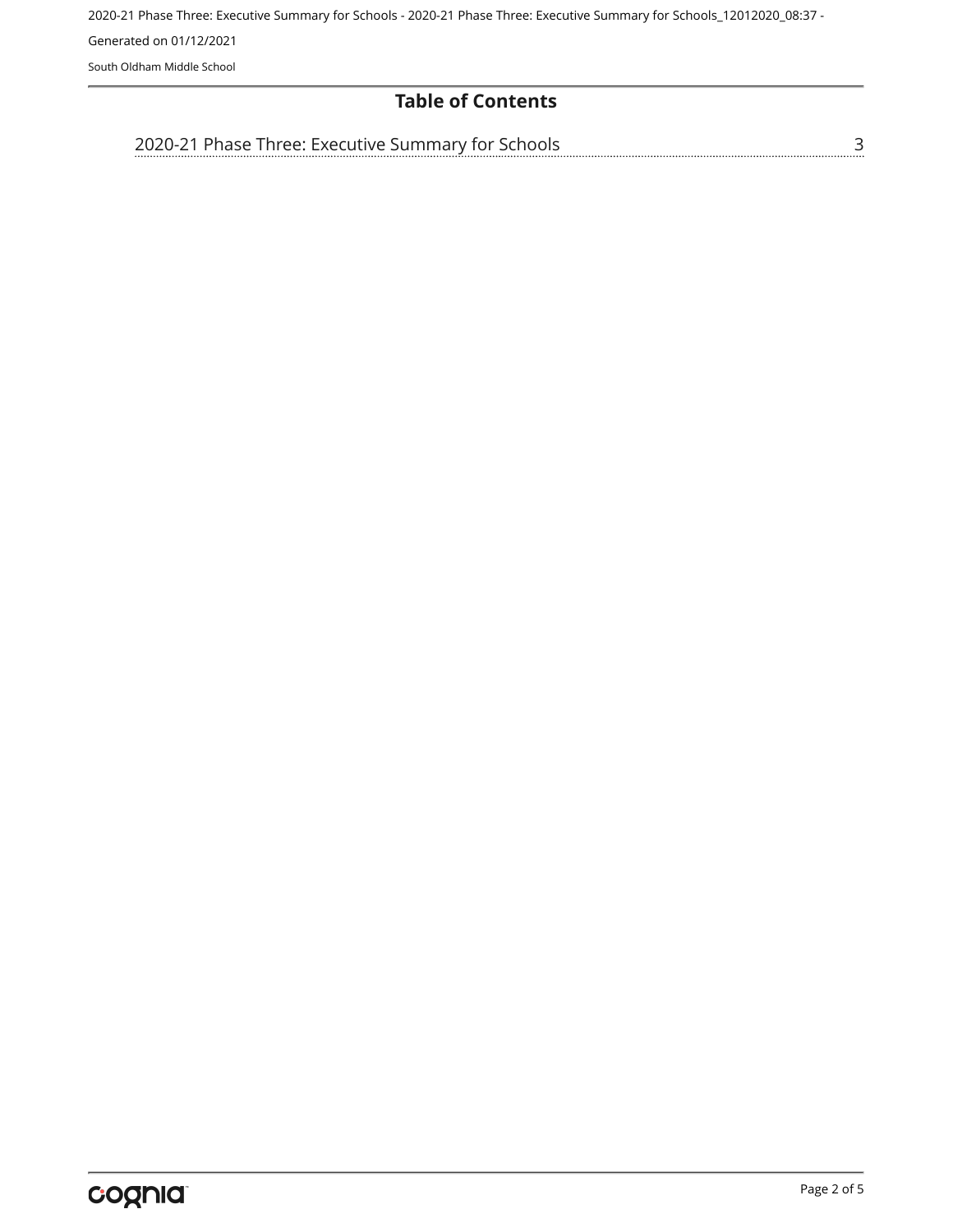## <span id="page-2-0"></span>**2020-21 Phase Three: Executive Summary for Schools**

. Describe the school's size, community/communities, location, and changes it has experienced in the last three years. Include demographic information about the students, staff, and community at large. What unique features and challenges are associated with the community/communities the school serves?

South Oldham Middle School is located in Crestwood, Kentucky. The total enrollment is 829 students in 6th-8th grade. SOMS has 20% of it's students on free and reduced lunch. That number has started to increase over the last three years. The community is mostly affluent and very supportive of the school. One of the unique challenges at SOMS is the growing achievement gap with our special education students and our kids in poverty. The GAP is closing, but at a very slow rate comparatively. The Covid-19 Pandemic, and lack of face to face instruction has also created significant challenges and increasing the achievement Gap.

. Provide the school's purpose statement and ancillary content such as mission, vision, values, and/or beliefs. Describe how the school embodies its purpose through its program offerings and expectations for students.

As facilitators of our vision for students, we believe that: - Trust is fostered when our commitment to our shared values is reflected in our actions - A deliberate Positive attitude creates a ripple effect for our SOMS family - Respecting every individual honors their inherent value and creates a positive learning environment - Helping ALL students embrace high expectations promotes confidence to reach their absolute potential

. Describe the school's notable achievements and areas of improvement in the last three years. Additionally, describe areas for improvement that the school is striving to achieve in the next three years.

South Oldham Middle School saw considerable growth in overall proficiency based on the most recent KPREP scores. While the Gap at SOMS is closing, it is not closing at a fast enough rate to keep up with the growing proficiency. GAP closure will be a continued focus the next three years. Preliminary data (MAP) for the 2020/21 school year indicates a negative impact in overall proficiency and a drastic impact on our GAP populations. The lack of face to face instruction has created considerable challenges to closing the GAP. With the ability to bring in small groups, we are attempting to bring our most at risk Tier III Gap students into the building for inperson assistance. Are most pressing issues are addressing the needs, as best we can, for our GAP students.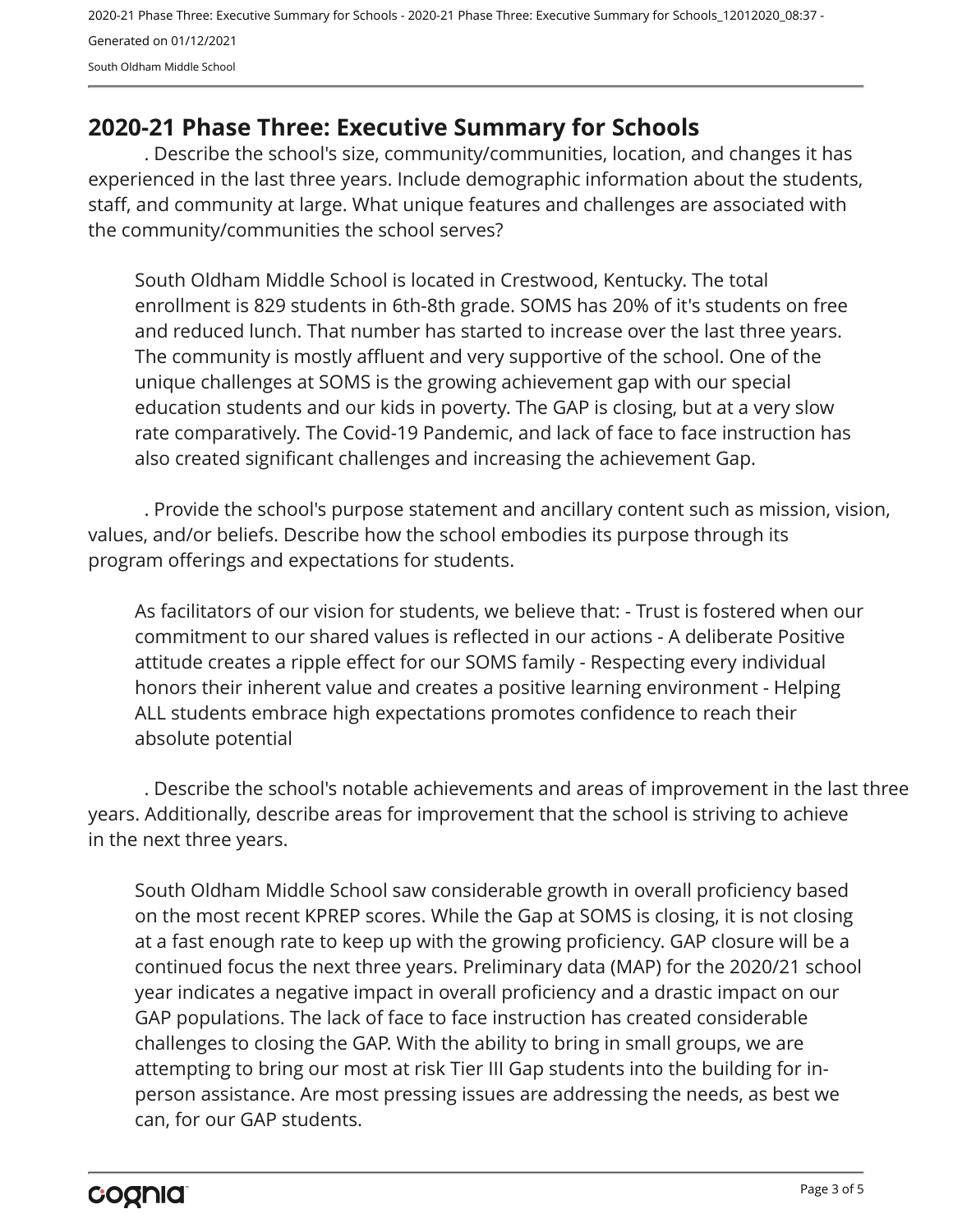. **CSI/TSI Schools (including ATSI) Only:** Describe the procedures used to create the school's improvement plan and briefly state the specific efforts to address the causes of low student performance and resource inequities.

N/A

. Provide any additional information you would like to share with the public and community that were not prompted in the previous sections.

N/A